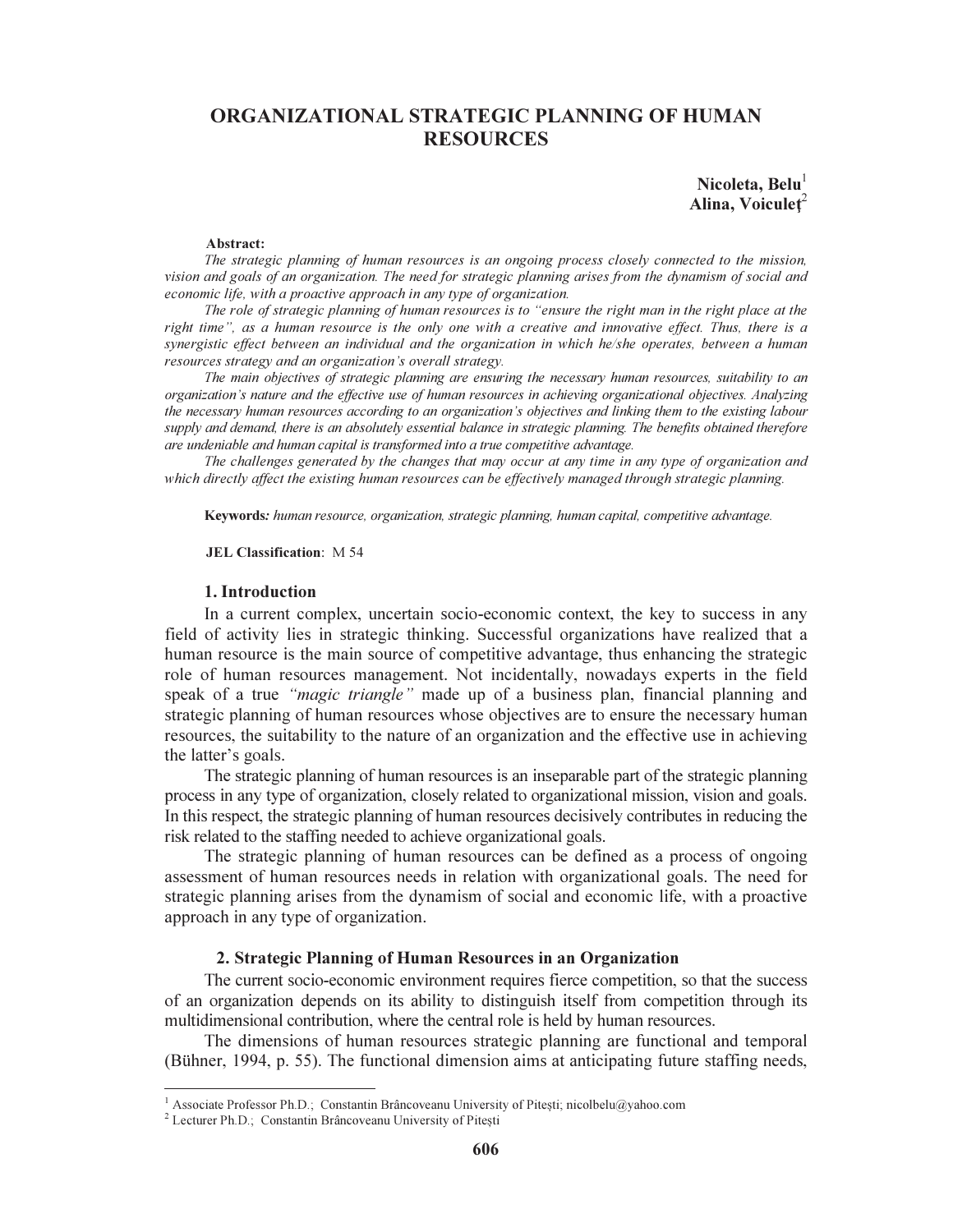taking into account the strategic objectives of an organization. The temporal dimension aims at linking time horizons covered by human resources plans with the plans of an organization as a whole.

Integrating within an organization all the activities related to human resources management requires careful analysis and planning of human resources by setting up a strategy to integrate their use in compliance with other resources, in order to efficiently achieve the targets of an organization (Gherman, Pănoiu, Dindire, Popa, 2013, p.49). The purpose of strategic planning at organizational level, including as far as human resources are concerned, is to generate a change, not just any change, but a controlled one.

The main objectives of strategic human resources planning are:

- integrating an HR strategy in the overall strategy of an organization;
- attracting and retaining competent staff;
- linking staffing to organizational objectives by anticipating staff deficits or surpluses;
- effectively developing the existing workforce;
- increasing workforce flexibility.



Fig. no.1 Stages of Human Resources Strategic Planning

The main steps to be taken in the process of human resources strategic planning are: a) analysis of organizational goals

- b) analysis of organizational environment
- c) forecasting the demand of human resources
- d) forecasting the supply of human resources
- e) developing plans and programmes
- f) assessing the results

a) Analysis of organizational goals. The starting point of human resources strategic planning is to identify and analyze organizational goals. The quantitative and qualitative existence of human resources is a necessary condition to achieve objectives. Any change in the strategic planning of an organization entails changes in the strategic planning of human resources.

b) Analysis of organizational environment. The external environment includes a set of opportunities and threats, by the nature of current domestic and international economic, social, demographic, political, technical and technological circumstances. Macroeconomic forecasts, general market characteristics and particularly labour market features, legal regulations in the field, fiscal and trade policy, the force of domestic and foreign competitors are only some very important elements in the external environment that should be taken into account.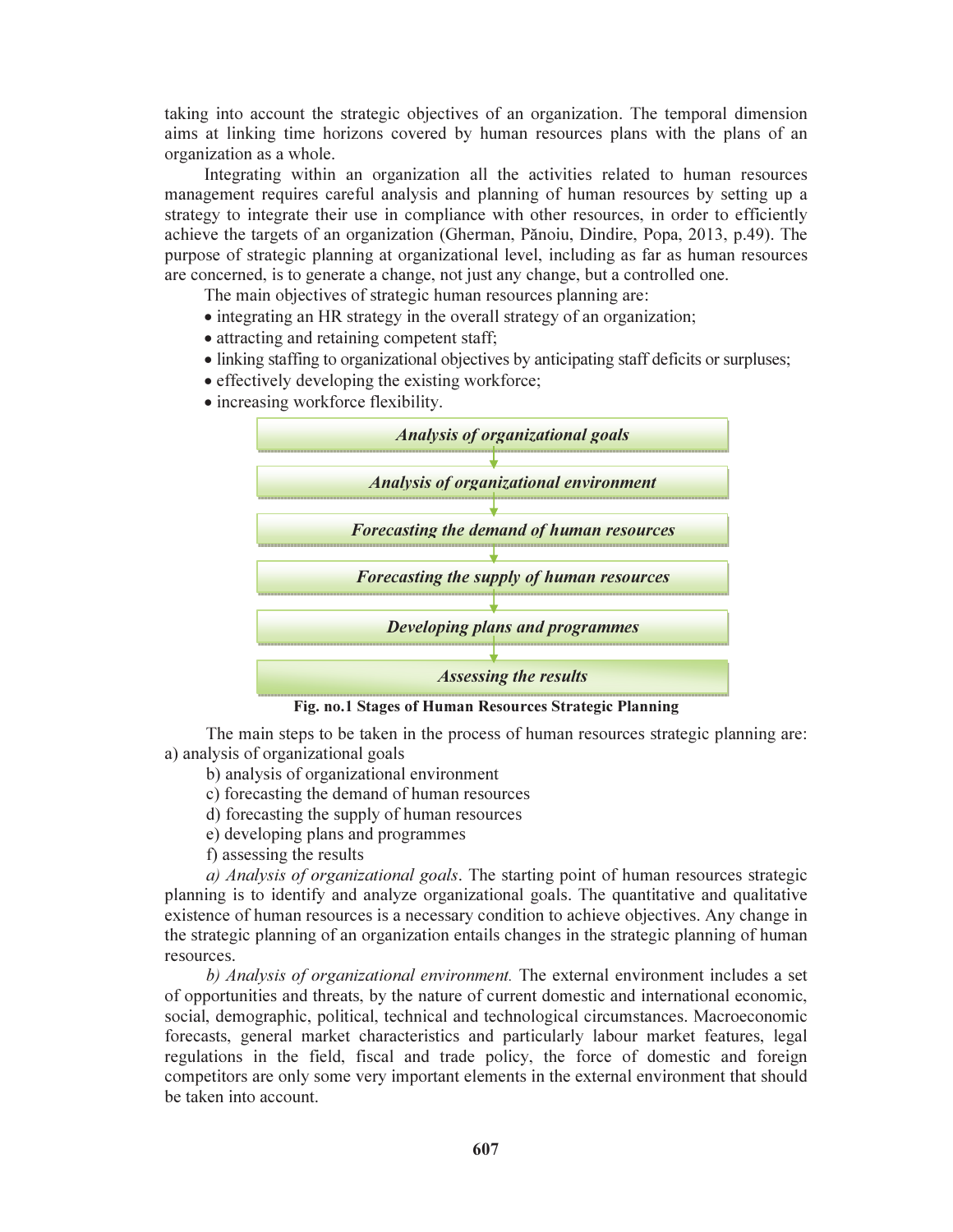Opportunities in the external environment must be exploited effectively and threats must be managed so that their adverse impact upon an organization could be minimized. Equally important is the analysis of the internal environment, that is, own strategies and plans, existing human resources (age, labour seniority, qualification and specialization levels, mobility and fluctuation rate), financial statements which highlight the strengths and weaknesses of an organization.

Assessing an organizational environmental especially the external one is particularly difficult today because of its high degree of uncertainty and complexity, which often requires a detailed analysis.

c) Forecasting the demand of human resources. Depending on the volume of activities predicted by an organization, one can estimate future human resources needs, both quantitatively and qualitatively.

The main methods used in forecasting the demand for human resources are:

- management estimates;
- Delphi method;
- trends' analysis;
- work study techniques etc.

Management estimates are carried out by upper level managers and managers in other hierarchical levels, who depending on a specific activity, determine the staffing needs for future periods in relation to the overall strategy of their organization. This method is usually used by small organizations or "*start up*" organizations, entailing a number of risks.

Delphi method requires the existence of an expert group (around 10-20 people), who through systematic consultation, express their views on the future of an organization and implicitly on the staffing needs based on structured anonymous questionnaires. The expert group very well knows the activity of an organization, and it also has extensive knowledge in the field of human resources. Usually, after a session of 3-5 inquiries, they reach a consensus, a single trend is crystallized, a time when the process of activity forecasting and staffing can be completed.

Trends' analysis is a method characterized by estimating the necessity for future resources by reference to the data from previous periods. Thus, necessary human resources are estimated in terms of quantity and structure, based on the correctness of previous records and on the ability and realism of assessors.

Work study techniques are recommended to be used when work can be measured. In the event of productive activities, one envisages the planned volume of production, standard labour time per unit, the labour time of a worker, and unproductive times (Manolescu, 2003, p. 255).

d) Forecasting the supply of human resources aims at analyzing internal human resources (existing staff) and the analysis of external human resources (potentially available). The analysis of human resources supply includes: available human resources; potential losses due to misuse; potential changes due to promotions; effects of being absent and of changes in working conditions; supply sources from within the company (Armstrong, 1991, p.297).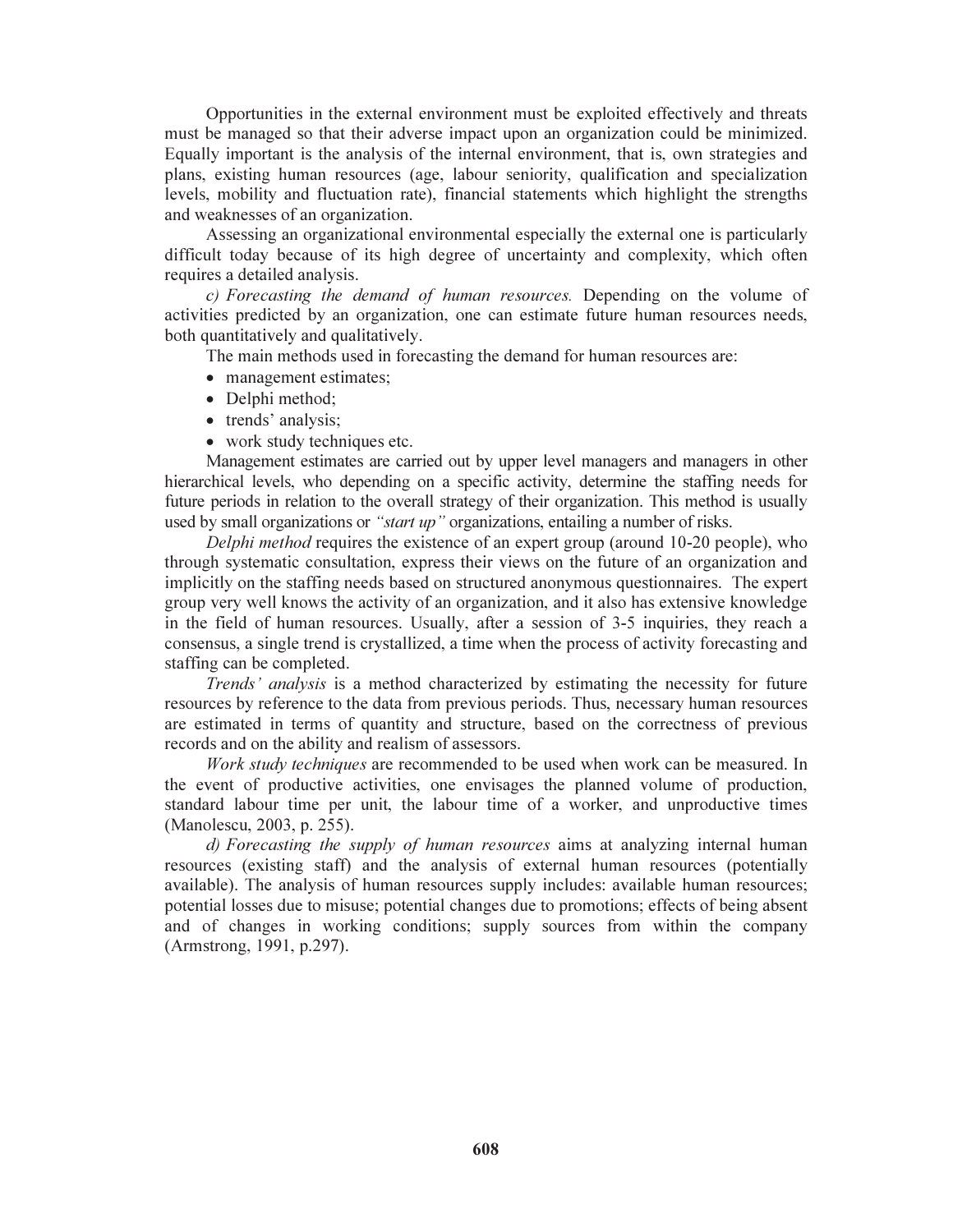

Fig. no. 2 Anticipated Supply of Human Resources in an Organization

Some changes in the supply of human resources can be easily estimated, such as retirement, others may be made precisely, such as promotions, but others are difficult to forecast, sometimes impossible to foresee (resignations, labour incapacity, death). Complying the demand with the supply of human resources, there may be a staff surplus or deficit, both results requiring corrections.

| THEIR HOLD OPERATORS TO DOIT COMMIT DUI PLUS |                               |
|----------------------------------------------|-------------------------------|
| On short term                                | On long term                  |
| staff deployment                             | hiring freezing;              |
| temporary interruption of activities;        | permanent external transfers; |
| providing annual leaves:                     | dismissals:                   |
| providing unpaid holidays;                   | retirement stimulating:       |
| suspension of individiual labour agreements. | coaching (training).          |

Table no.1 Options to Solve Staff Surplus

Source: Prepared by the authors.

Organizational management can also make the decision to keep the number of employees, but it must reduce labour costs by decreasing the number of hours worked and/or by reducing benefit-related costs.

In the event of a staff deficit, these are the solutions:

- staff recruitment:
- overtime work;
- staff deployment in difficult places;
- concluding employment agreements for part-time or temporary work;
- staff leasing etc.

In the analysis of the labour demand and supply ratio, the question that arises is not related to quantitative, but qualitative imbalances that are very difficult to solve.

e) Developing plans and programmes, that is, actions, responsibilities, deadlines and budget. The main types of plans are recruitment, training and coaching, and promotion.

f) Assessing the results, the stage when a quantitative assessment is carried out in the form of productivity gains and costs, and also a qualitative assessment, namely new skills and human values.

### 3. Conclusions

The strategic planning of human resources is an ongoing process, being closely related to the mission, vision and goals of an organization. The need for strategic planning arises from the dynamism of social and economic life, with a proactive approach in any type of organization.